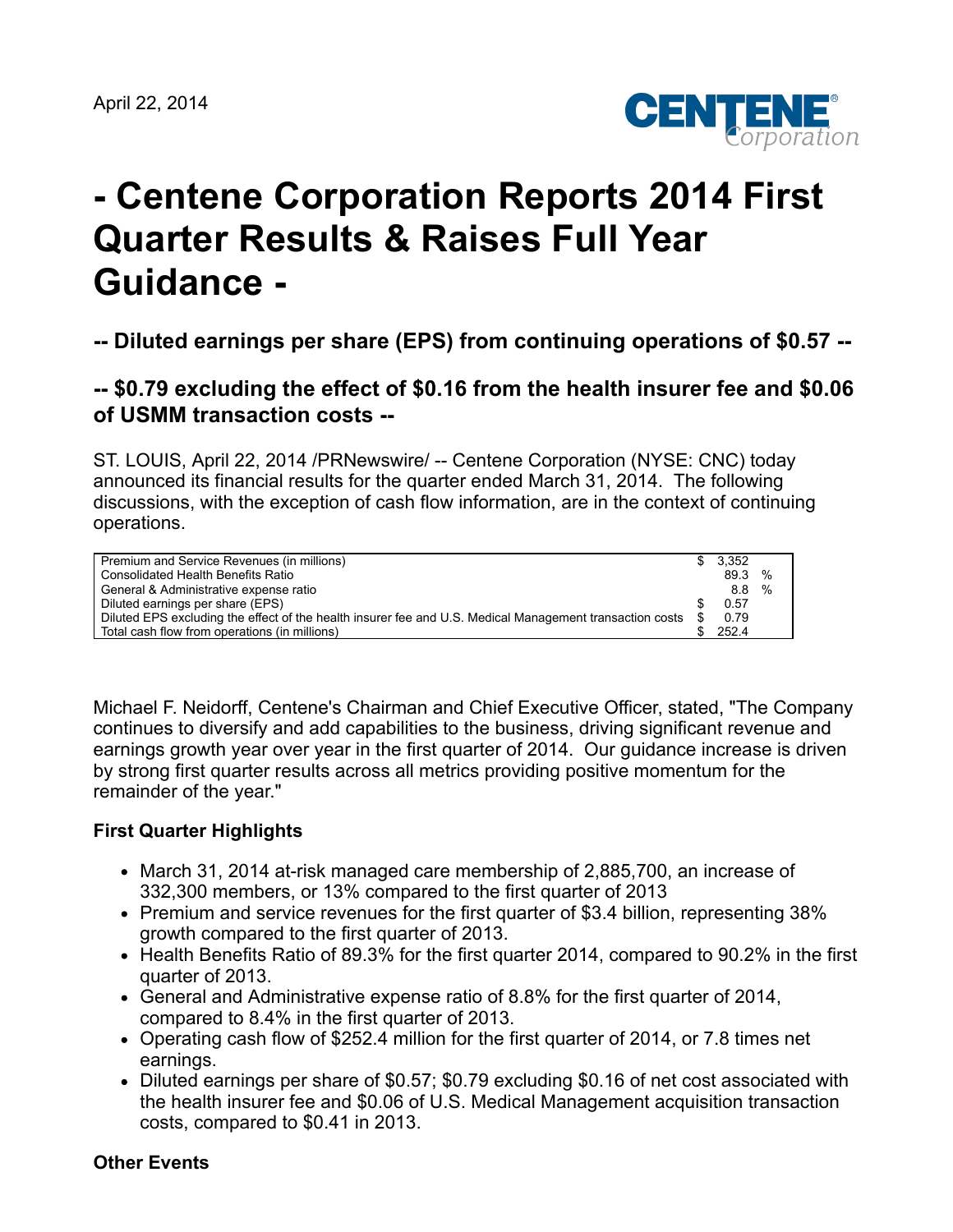• In April 2014, we signed a definitive agreement to purchase a noncontrolling interest in Ribera Salud S.A., a Spanish health management group. Centene will be a joint shareholder with Ribera Salud S.A.'s remaining investor, Banco Sabadell, the fourth largest private bank in Spain. The transaction is expected to close in 2014, subject to closing conditions and regulatory approval.

The following table sets forth the Company's membership by state for its managed care organizations:

|                 | March 31, |           |  |  |  |  |
|-----------------|-----------|-----------|--|--|--|--|
|                 | 2014      | 2013      |  |  |  |  |
| Arizona         | 7,100     | 23,300    |  |  |  |  |
| Arkansas        | 16,400    |           |  |  |  |  |
| California      | 118.100   |           |  |  |  |  |
| Florida         | 230.300   | 214,600   |  |  |  |  |
| Georgia         | 331,400   | 314,000   |  |  |  |  |
| <b>Illinois</b> | 22,400    | 18,000    |  |  |  |  |
| Indiana         | 198.700   | 202,400   |  |  |  |  |
| Kansas          | 145.000   | 133,700   |  |  |  |  |
| Louisiana       | 149,800   | 162,900   |  |  |  |  |
| Massachusetts   | 50,800    | 17,300    |  |  |  |  |
| Minnesota       | 9,400     |           |  |  |  |  |
| Mississippi     | 85,400    | 77,000    |  |  |  |  |
| Missouri        | 58.100    | 57,900    |  |  |  |  |
| New Hampshire   | 37.100    |           |  |  |  |  |
| Ohio            | 181.800   | 157,700   |  |  |  |  |
| South Carolina  | 96,300    | 90.100    |  |  |  |  |
| Tennessee       | 21,100    |           |  |  |  |  |
| Texas           | 904,000   | 948,400   |  |  |  |  |
| Washington      | 151,700   | 63,500    |  |  |  |  |
| Wisconsin       | 70,800    | 72,600    |  |  |  |  |
| Total           | 2,885,700 | 2,553,400 |  |  |  |  |

At March 31, 2014, we served 99,700 Medicaid members in Medicaid expansion programs in California, Massachusetts, Ohio and Washington included in the table above.

The following table sets forth our membership by line of business:

|                                    | March 31, |           |  |  |  |
|------------------------------------|-----------|-----------|--|--|--|
|                                    | 2014      | 2013      |  |  |  |
| Medicaid                           | 2,169,100 | 1,951,300 |  |  |  |
| CHIP & Foster Care                 | 269.200   | 265,400   |  |  |  |
| ABD & Medicare                     | 300.500   | 288.400   |  |  |  |
| Health Insurance Marketplace (HIM) | 39.700    |           |  |  |  |
| <b>Hybrid Programs</b>             | 14.400    | 24.600    |  |  |  |
| Long Term Care (LTC)               | 51.800    | 23,700    |  |  |  |
| Correctional services              | 41,000    |           |  |  |  |
| Total                              | 2,885,700 | 2,553,400 |  |  |  |

The following table identifies our dual eligible membership by line of business. The membership tables above include these members.

|          | March 31, |        |  |  |  |
|----------|-----------|--------|--|--|--|
|          | 2013      |        |  |  |  |
| ABD      | 72.800    | 70.000 |  |  |  |
| I TC     | 41,300    | 16,100 |  |  |  |
| Medicare | 6.500     | 5.300  |  |  |  |
| Total    | 120,600   | 91.400 |  |  |  |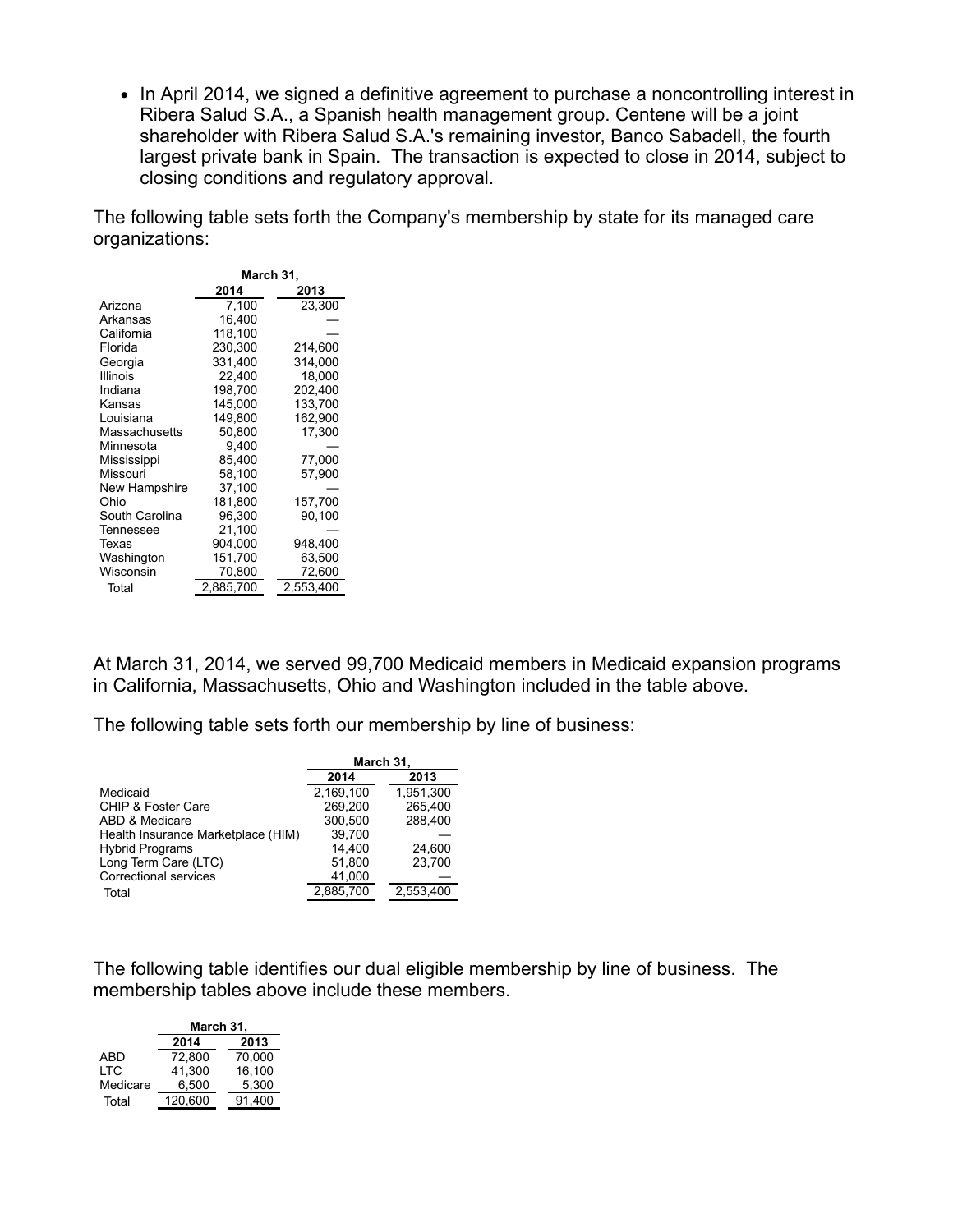At March 31, 2014, the Company also served 162,700 members under its behavioral health contract in Arizona, compared to 156,200 members at March 31, 2013.

### **Statement of Operations: Three Months Ended March 31, 2014**

- For the first quarter of 2014, Premium and Service Revenues increased 38% to \$3.4 billion from \$2.4 billion in the first quarter of 2013. The increase was primarily as a result of expansions in Florida and Ohio, the additions of the California, New Hampshire and three Centurion contracts, our participation in the Health Insurance Marketplaces, and the acquisitions of AcariaHealth and U.S. Medical Management.
- Consolidated HBR of 89.3% for the first quarter of 2014 represents a decrease from 90.2% in the comparable period in 2013 and an increase from 88.1% in the fourth quarter of 2013. The HBR improvement compared to 2013 reflects a lower level of flu costs compared to prior year and reduced utilization in certain markets in the first quarter of 2014 associated with inclement weather. The increase from the prior quarter is due to normal seasonality.
- The following table compares the results for new business and existing business for the quarters ended March 31,:

|                                                                                | 2014       |                                | 2013         |                    |
|--------------------------------------------------------------------------------|------------|--------------------------------|--------------|--------------------|
| <b>Premium and Service Revenue</b><br>New business<br><b>Existing business</b> | 20<br>80   | $\frac{0}{2}$<br>$\%$          | 37<br>63     | %<br>$\frac{0}{0}$ |
| HBR<br>New business<br><b>Existing business</b>                                | 931<br>883 | $\frac{0}{2}$<br>$\frac{0}{0}$ | 93.7<br>88.2 | %<br>$\frac{0}{0}$ |

- Consolidated G&A expense ratio for the first quarter of 2014 was 8.8%, compared to 8.4% in the prior year. The year over year increase reflects U.S. Medical Management transaction costs and the addition of the Acaria business, partially offset by the leveraging of expenses over higher revenue in 2014.
- Earnings from operations were \$70.0 million in the first quarter of 2014 compared to \$39.6 million in the first quarter of 2013. Net earnings attributable to Centene Corporation were \$33.0 million in the first quarter of 2014, compared to \$23.0 million in the first quarter of 2013.
- Diluted earnings per share of \$0.57, or \$0.79 excluding \$0.16 of net cost associated with the health insurer fee and \$0.06 of U.S. Medical Management acquisition transaction costs, compared to \$0.41 in 2013.

### **Balance Sheet and Cash Flow**

At March 31, 2014, the Company had cash, investments and restricted deposits of \$2,215.7 million, including \$49.3 million held by its unregulated entities. Medical claims liabilities totaled \$1,298.5 million, representing 42.6 days in claims payable. Total debt was \$817.1 million which includes \$295.0 million of borrowings on the \$500 million revolving credit facility at quarter end. Debt to capitalization was 34.4% at March 31, 2014, excluding the \$72.1 million non-recourse mortgage note. Cash flow from operations for the three months ended March 31, 2014, was \$252.4 million, or 7.8 times net earnings.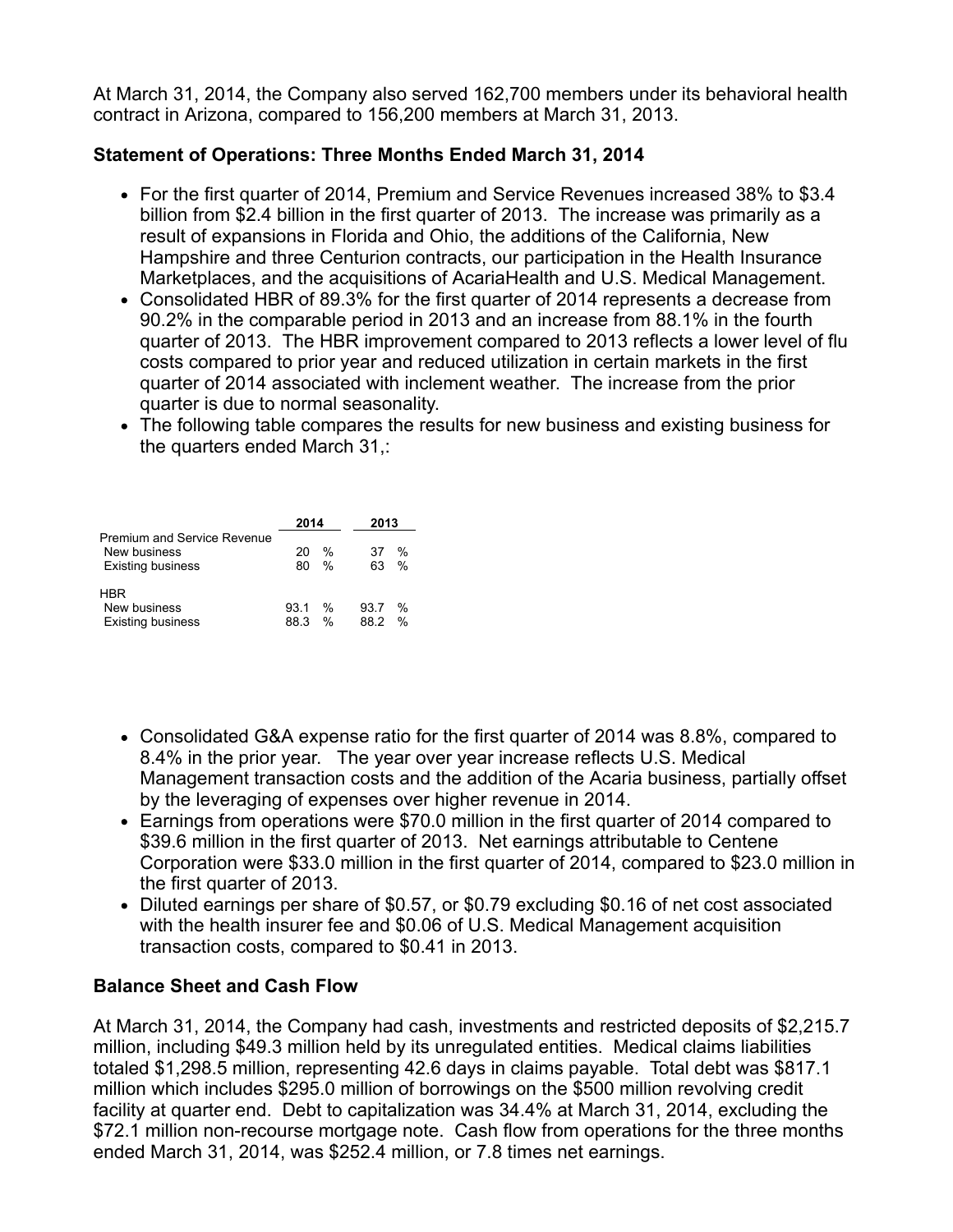A reconciliation of the Company's change in days in claims payable from the immediately preceding quarter-end is presented below:

| Days in claims payable, December 31, 2013 | 424  |  |
|-------------------------------------------|------|--|
| Timing of claim payments                  | 0.2  |  |
| Days in claims payable, March 31, 2014    | 42.6 |  |

# **Outlook**

The table below depicts the Company's annual guidance for 2014.

|                                            |   | Full Year 2014 |      |    |        |               |
|--------------------------------------------|---|----------------|------|----|--------|---------------|
|                                            |   | Low            |      |    | High   |               |
| Premium and Service Revenues (in millions) |   | 14.200         |      | S  | 14.800 |               |
| Diluted EPS                                | S | 3.60           |      | \$ | 3.90   |               |
| <b>Consolidated Health Benefits Ratio</b>  |   | 88.7           | %    |    | 89.2   | $\%$          |
| General & Administrative expense ratio     |   | 8.5            | $\%$ |    | 9.0    | $\%$          |
| <b>Effective Tax Rate</b>                  |   | 50.0           | $\%$ |    | 51 0   | $\frac{0}{0}$ |
| Diluted Shares Outstanding (in thousands)  |   | 59.700         |      |    | 60.200 |               |
|                                            |   |                |      |    |        |               |

The guidance in the table above includes the impact of the acquisition of U.S. Medical Management and related transaction costs as well as the ACA health insurer fee.

### **Conference Call**

As previously announced, the Company will host a conference call Tuesday, April 22, 2014, at 8:30 A.M. (Eastern Time) to review the financial results for the first quarter ended March 31, 2014, and to discuss its business outlook. Michael F. Neidorff and William N. Scheffel will host the conference call.

Investors and other interested parties are invited to listen to the conference call by dialing 1- 877-270-2148 in the U.S. and Canada; +1-412-902-6510 from abroad; or via a live, audio webcast on the Company's website at [www.centene.com,](http://www.centene.com/) under the Investors section. Or, participants can register for the conference call in advance by navigating to [http://dpregister.com/10041412,](http://dpregister.com/10041412) which includes a calendar entry and PIN code to be activated one hour before the call. A webcast replay will be available for on-demand listening shortly after the completion of the call for the next twelve months or until 11:59 PM (Eastern Time) on Tuesday, April 21, 2015, at the aforementioned URL. In addition, a digital audio playback will be available until 9:00 AM Eastern Time on Wednesday, April 30, 2014, by dialing 1-877-344-7529 in the U.S. and Canada, or +1-412-317-0088 from abroad, and entering access code 10041412.

### **Other Information**

The discussion in the third bullet under the heading "Statement of Operations: Three Months Ended March 31, 2014" contains financial information for new and existing businesses. Existing businesses are primarily state markets or significant geographic expansion in an existing state or product that we have managed for four complete quarters. New businesses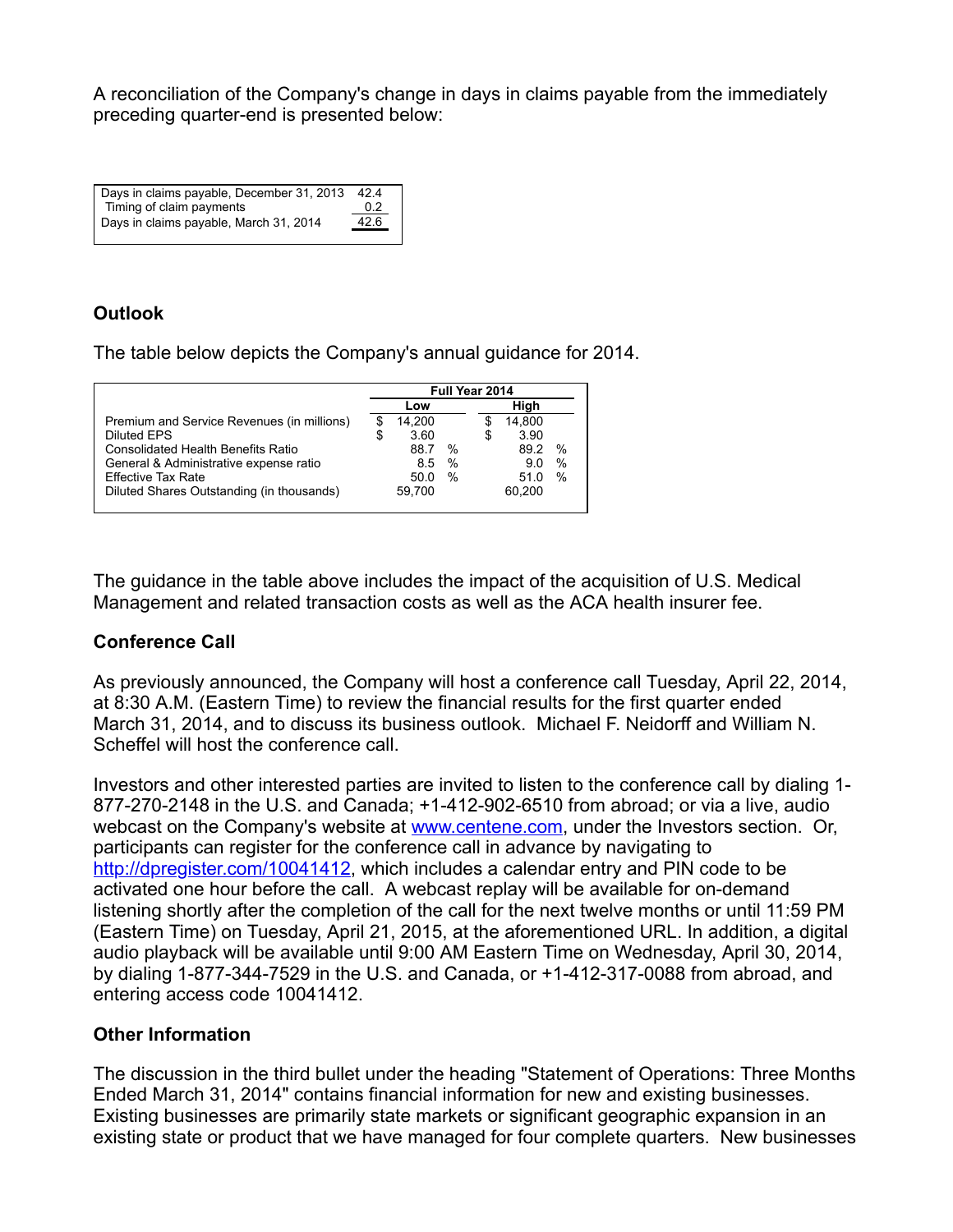are primarily new state markets or significant geographic expansion in an existing state or product that conversely, we have not managed for four complete quarters.

### **Non-GAAP Financial Presentation**

The Company is providing certain non-GAAP financial measures in this release as the Company believes that these figures are helpful in allowing individuals to more accurately assess the ongoing nature of the Company's operations and measure the Company's performance more consistently. The Company uses the presented non-GAAP financial measures internally to allow management to focus on period-to-period changes in the Company's core business operations. Therefore, the Company believes that this information is meaningful in addition to the information contained in the GAAP presentation of financial information. The presentation of this additional non-GAAP financial information is not intended to be considered in isolation or as a substitute for the financial information prepared and presented in accordance with GAAP.

# **About Centene Corporation**

Centene Corporation, a Fortune 500 company, is a leading *multi-line* healthcare enterprise that provides programs and services to government sponsored healthcare programs, focusing on under-insured and uninsured individuals. Many receive benefits provided under Medicaid, including the State Children's Health Insurance Program (CHIP), as well as Aged, Blind or Disabled (ABD), Foster Care and Long Term Care (LTC), in addition to other statesponsored/hybrid programs, and Medicare (Special Needs Plans). The Company operates local health plans and offers a range of health insurance solutions. It also contracts with other healthcare and commercial organizations to provide specialty services including behavioral health, care management software, correctional systems healthcare, in-home health services, life and health management, managed vision, pharmacy benefits management, specialty pharmacy and telehealth services.

*The information provided in this press release contains forward-looking statements that relate to future events and future financial performance of Centene. Subsequent events and developments may cause the Company's estimates to change. The Company disclaims any obligation to update this forward-looking financial information in the future. Readers are cautioned that matters subject to forward-looking statements involve known and unknown risks and uncertainties, including economic, regulatory, competitive and other factors that may cause Centene's or its industry's actual results, levels of activity, performance or achievements to be materially different from any future results, levels of activity, performance or achievements expressed or implied by these forward-looking statements. Actual results may differ from projections or estimates due to a variety of important factors, including Centene's ability to accurately predict and effectively manage health benefits and other operating expenses and reserves, competition, membership and revenue projections, timing of regulatory contract approval, changes in healthcare practices, changes in federal or state laws or regulations, changes in expected contract start dates, inflation, provider and state contract changes, new technologies, reduction in provider payments by governmental payors, major epidemics, disasters and numerous other factors affecting the delivery and cost of healthcare, as well as those factors disclosed in the Company's publicly filed documents. The expiration, cancellation or suspension of Centene's Medicaid Managed Care contracts, or the loss of any appeal of or protest to any such expiration, cancellation or suspension, by state governments would also negatively affect Centene.*

[Tables Follow]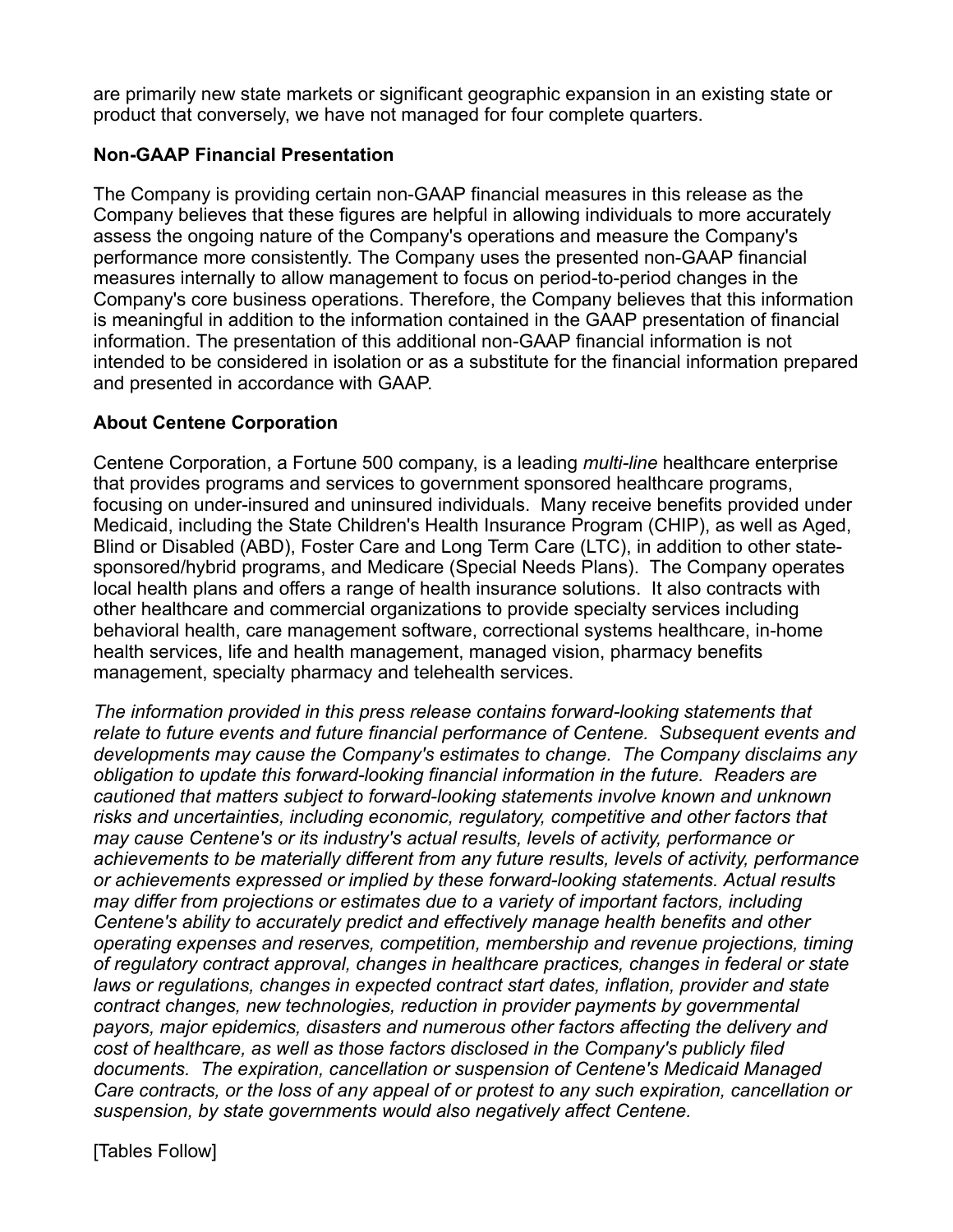#### **CENTENE CORPORATION AND SUBSIDIARIES CONSOLIDATED BALANCE SHEETS (In thousands, except share data) (Unaudited)**

|                                                                                            |                   | <b>December</b> |
|--------------------------------------------------------------------------------------------|-------------------|-----------------|
|                                                                                            | March 31,<br>2014 | 31,<br>2013     |
| <b>ASSETS</b>                                                                              |                   |                 |
| Current assets:                                                                            |                   |                 |
| Cash and cash equivalents of continuing operations                                         | \$<br>1,218,004   | \$<br>974,304   |
| Cash and cash equivalents of discontinued operations                                       | 52,788            | 63,769          |
| Total cash and cash equivalents                                                            | 1,270,792         | 1,038,073       |
| Premium and related receivables                                                            | 570,105           | 428,570         |
| Short term investments                                                                     | 99,696            | 102,126         |
| Other current assets                                                                       | 320,393           | 217,661         |
| Other current assets of discontinued operations                                            | 20,863            | 13,743          |
| Total current assets                                                                       | 2,281,849         | 1,800,173       |
| Long term investments                                                                      | 840,152           | 791,900         |
| <b>Restricted deposits</b>                                                                 | 57,826            | 46,946          |
| Property, software and equipment, net                                                      | 412,699           | 395,407         |
| Goodwill                                                                                   | 657,551           | 348,432         |
| Intangible assets, net                                                                     | 85,134            | 48,780          |
| Other long term assets                                                                     | 80,961            | 59,357          |
| Long term assets of discontinued operations                                                | 30,275            | 38,305          |
| Total assets                                                                               | 4,446,447         | \$<br>3,529,300 |
| <b>LIABILITIES AND STOCKHOLDERS' EQUITY</b>                                                |                   |                 |
| Current liabilities:                                                                       |                   |                 |
| Medical claims liability                                                                   | \$<br>1,298,513   | \$<br>1,111,709 |
| Accounts payable and accrued expenses                                                      | 614,541           | 375,862         |
| Unearned revenue                                                                           | 74,260            | 38,191          |
| Current portion of long term debt                                                          | 6,110             | 3,065           |
| Current liabilities of discontinued operations                                             | 28,019            | 30,294          |
| <b>Total current liabilities</b>                                                           | 2,021,443         | 1,559,121       |
| Long term debt                                                                             | 810,970           | 665,697         |
| Other long term liabilities                                                                | 70,166            | 60,015          |
| Long term liabilities of discontinued operations                                           | 1,009             | 1,028           |
| <b>Total liabilities</b>                                                                   | 2,903,588         | 2,285,861       |
| Commitments and contingencies                                                              |                   |                 |
| Redeemable noncontrolling interest                                                         | 120,681           |                 |
| Stockholders' equity:                                                                      |                   |                 |
| Common stock, \$.001 par value; authorized 100,000,000 shares; 61,044,175 issued and       |                   |                 |
| 57,657,040 outstanding at March 31, 2014, and 58,673,215 issued and 55,319,239 outstanding |                   |                 |
| at December 31, 2013                                                                       | 61                | 59              |
| Additional paid-in capital                                                                 | 739,972           | 594,326         |
| Accumulated other comprehensive income:                                                    |                   |                 |
| Unrealized loss on investments, net of tax                                                 | (614)             | (2,620)         |
| Retained earnings                                                                          | 764,902           | 731,919         |
| Treasury stock, at cost (3,387,135 and 3,353,976 shares, respectively)                     | (91, 655)         | (89, 643)       |
| Total Centene stockholders' equity                                                         | 1,412,666         | 1,234,041       |
| Noncontrolling interest                                                                    | 9,512             | 9,398           |
| Total stockholders' equity                                                                 | 1,422,178         | 1,243,439       |
| Total liabilities and stockholders' equity                                                 | \$<br>4,446,447   | \$<br>3,529,300 |

#### **CENTENE CORPORATION AND SUBSIDIARIES CONSOLIDATED STATEMENTS OF OPERATIONS (In thousands, except share data) (Unaudited)**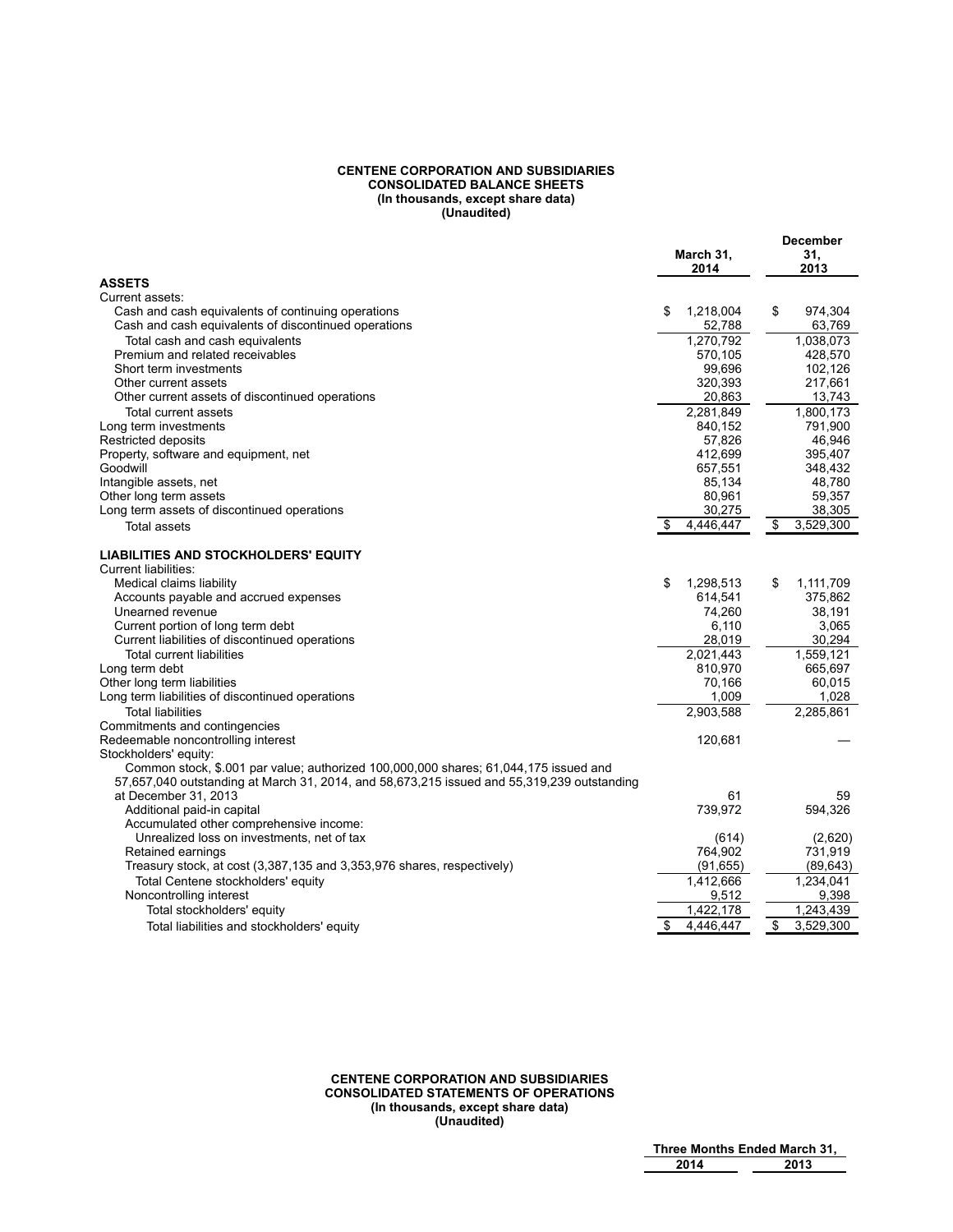| <b>Revenues:</b>                                                                               |                                  |            |                         |            |
|------------------------------------------------------------------------------------------------|----------------------------------|------------|-------------------------|------------|
| Premium                                                                                        | \$                               | 3,070,887  | \$                      | 2,388,639  |
| Service                                                                                        |                                  | 281,174    |                         | 33,194     |
| Premium and service revenues                                                                   |                                  | 3,352,061  |                         | 2,421,833  |
| Premium tax and health insurer fee                                                             |                                  | 107,827    |                         | 103,649    |
| <b>Total revenues</b>                                                                          |                                  | 3,459,888  |                         | 2,525,482  |
| <b>Expenses:</b>                                                                               |                                  |            |                         |            |
| Medical costs                                                                                  |                                  | 2,742,453  |                         | 2,154,546  |
| Cost of services                                                                               |                                  | 242,284    |                         | 25,065     |
| General and administrative expenses                                                            |                                  | 295,512    |                         | 203,296    |
| Premium tax expense                                                                            |                                  | 78,278     |                         | 102,975    |
| Health insurer fee expense                                                                     |                                  | 31,327     |                         |            |
| Total operating expenses                                                                       |                                  | 3,389,854  |                         | 2,485,882  |
| Earnings from operations                                                                       |                                  | 70,034     |                         | 39,600     |
| Other income (expense):                                                                        |                                  |            |                         |            |
| Investment and other income                                                                    |                                  | 4,724      |                         | 4,263      |
| Interest expense                                                                               |                                  | (7,023)    |                         | (6,625)    |
| Earnings from continuing operations, before income tax expense                                 |                                  | 67,735     |                         | 37,238     |
| Income tax expense                                                                             |                                  | 34,555     |                         | 14,690     |
| Earnings from continuing operations, net of income tax expense                                 |                                  | 33,180     |                         | 22,548     |
| Discontinued operations, net of income tax expense (benefit) of \$(8), and \$348, respectively |                                  | (833)      |                         | 363        |
| Net earnings                                                                                   |                                  | 32,347     |                         | 22,911     |
| <b>Noncontrolling interest</b>                                                                 |                                  | (636)      |                         | (91)       |
|                                                                                                | $\overline{\mathbf{3}}$          | 32,983     | $\overline{\mathbf{3}}$ | 23,002     |
| Net earnings attributable to Centene Corporation                                               |                                  |            |                         |            |
| Amounts attributable to Centene Corporation common shareholders:                               |                                  |            |                         |            |
| Earnings from continuing operations, net of income tax expense                                 | \$                               | 33,816     | \$                      | 22,639     |
| Discontinued operations, net of income tax expense (benefit)                                   |                                  | (833)      |                         | 363        |
| Net earnings                                                                                   | $\overline{\boldsymbol{\theta}}$ | 32,983     | $\overline{\mathbf{3}}$ | 23,002     |
|                                                                                                |                                  |            |                         |            |
| Net earnings (loss) per common share attributable to Centene Corporation:<br>Basic:            |                                  |            |                         |            |
| Continuing operations                                                                          | \$                               | 0.59       | \$                      | 0.43       |
| Discontinued operations                                                                        |                                  | (0.02)     |                         | 0.01       |
| Basic earnings per common share                                                                | \$                               | 0.57       | \$                      | 0.44       |
|                                                                                                |                                  |            |                         |            |
| Diluted:                                                                                       |                                  |            |                         |            |
| Continuing operations                                                                          | \$                               | 0.57       | \$                      | 0.41       |
| Discontinued operations                                                                        |                                  | (0.01)     |                         | 0.01       |
| Diluted earnings per common share                                                              | \$                               | 0.56       | \$                      | 0.42       |
| Weighted average number of common shares outstanding:                                          |                                  |            |                         |            |
| <b>Basic</b>                                                                                   |                                  | 57,483,876 |                         | 52,357,119 |
| Diluted                                                                                        |                                  | 59,361,266 |                         | 54,266,928 |

#### **CENTENE CORPORATION AND SUBSIDIARIES CONSOLIDATED STATEMENTS OF CASH FLOWS (In thousands) (Unaudited)**

|                                                                                    | Three Months Ended March 31, |            |    |           |
|------------------------------------------------------------------------------------|------------------------------|------------|----|-----------|
|                                                                                    |                              | 2014       |    | 2013      |
| Cash flows from operating activities:                                              |                              |            |    |           |
| Net earnings                                                                       | \$.                          | 32,347     | \$ | 22,911    |
| Adjustments to reconcile net earnings to net cash provided by operating activities |                              |            |    |           |
| Depreciation and amortization                                                      |                              | 20,318     |    | 15,691    |
| Stock compensation expense                                                         |                              | 11,297     |    | 8.375     |
| Deferred income taxes                                                              |                              | (7, 873)   |    | 986       |
| Changes in assets and liabilities                                                  |                              |            |    |           |
| Premium and related receivables                                                    |                              | (119, 207) |    | (56,734)  |
| Other current assets                                                               |                              | 3.411      |    | (50,537)  |
| Other assets                                                                       |                              | (14,425)   |    | 5         |
| Medical claims liabilities                                                         |                              | 196.221    |    | 117,385   |
| Unearned revenue                                                                   |                              | 34,662     |    | 3,578     |
| Accounts payable and accrued expenses                                              |                              | 90,481     |    | (22, 745) |
| Other operating activities                                                         |                              | 5,213      |    | 4,078     |
| Net cash provided by operating activities                                          |                              | 252,445    |    | 42.993    |
| Cash flows from investing activities:                                              |                              |            |    |           |
| Capital expenditures                                                               |                              | (18, 116)  |    | (10,654)  |
| Purchases of investments                                                           |                              | (167, 373) |    | (358,131) |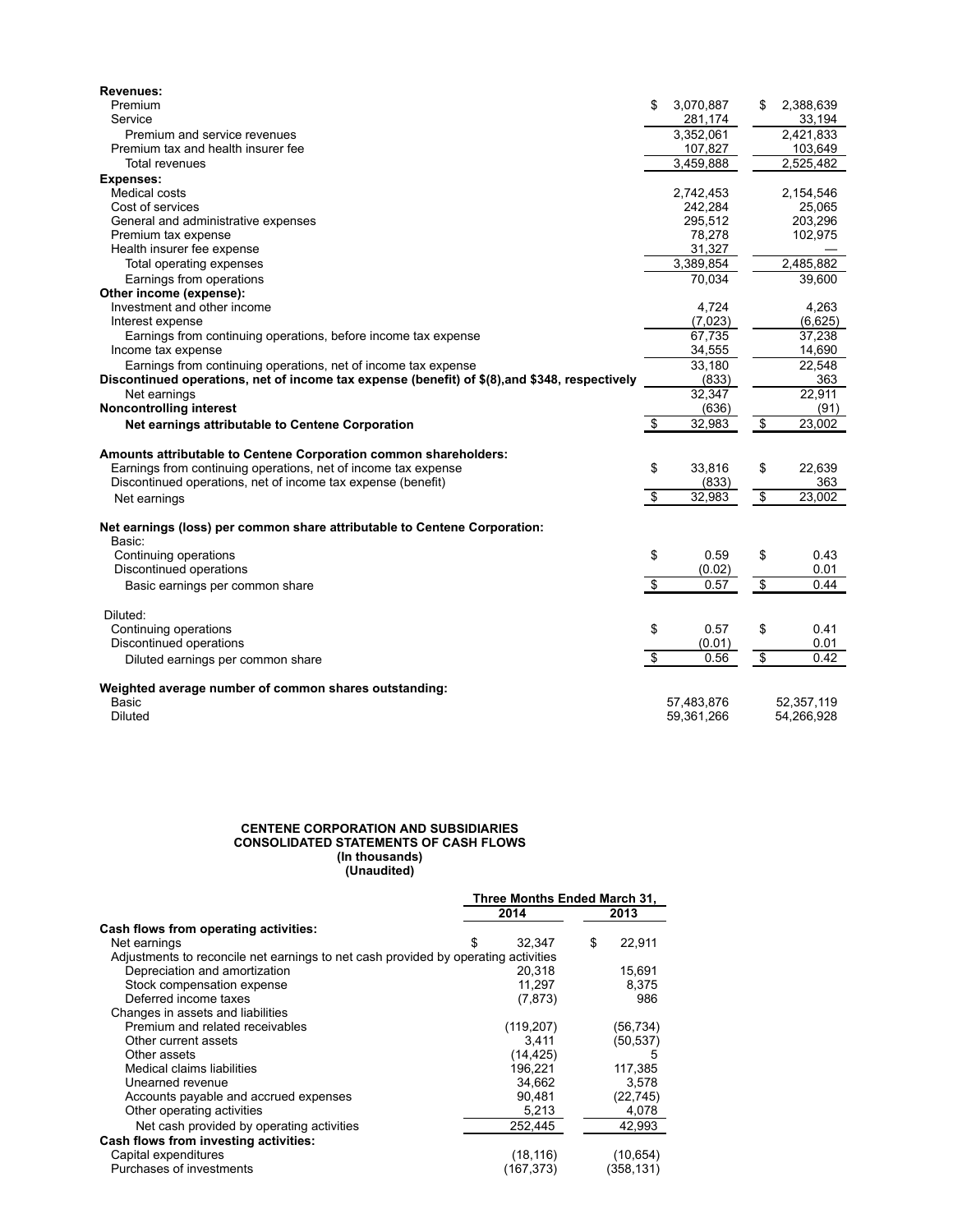| Sales and maturities of investments                  | 111,994     |    | 212,508    |
|------------------------------------------------------|-------------|----|------------|
| Investments in acquisitions, net of cash acquired    | (76,989)    |    |            |
| Net cash used in investing activities                | (150,484)   |    | (156, 277) |
| Cash flows from financing activities:                |             |    |            |
| Proceeds from exercise of stock options              | 1,464       |    | 1,408      |
| Proceeds from borrowings                             | 645,000     |    |            |
| Payment of long-term debt                            | (519, 413)  |    | (776)      |
| Excess tax benefits from stock compensation          | 312         |    | 515        |
| Common stock repurchases                             | (2,012)     |    | (565)      |
| Contribution from noncontrolling interest            | 5,407       |    | 202        |
| Debt issue costs                                     |             |    | (661)      |
| Net cash provided by financing activities            | 130,758     |    | 123        |
| Net increase (decrease) in cash and cash equivalents | 232,719     |    | (113,161)  |
| Cash and cash equivalents, beginning of period       | 1,038,073   |    | 843,952    |
| Cash and cash equivalents, end of period             | 1,270,792   |    | 730,791    |
| Supplemental disclosures of cash flow information:   |             |    |            |
| Interest paid                                        | \$<br>1.648 | \$ | 1,410      |
| Income taxes paid                                    | 21.265      |    | 2,205      |
| Equity issued in connection with acquisition         | 132.371     |    |            |

#### **CENTENE CORPORATION SUPPLEMENTAL FINANCIAL DATA FROM CONTINUING OPERATIONS**

|                                        | Q <sub>1</sub><br>2014 | Q <sub>4</sub><br>2013 |       | Q <sub>3</sub><br>2013 | Q2<br>2013 | Q <sub>1</sub><br>2013 |
|----------------------------------------|------------------------|------------------------|-------|------------------------|------------|------------------------|
| <b>AT-RISK MEMBERSHIP</b>              |                        |                        |       |                        |            |                        |
| Managed Care:                          |                        |                        |       |                        |            |                        |
| Arizona                                | 7,100                  |                        | 7,100 | 23,700                 | 23,200     | 23,300                 |
| Arkansas                               | 16,400                 |                        |       |                        |            |                        |
| California                             | 118,100                | 97,200                 |       |                        |            |                        |
| Florida                                | 230,300                | 222,000                |       | 217,800                | 216,200    | 214,600                |
| Georgia                                | 331,400                | 318,700                |       | 314,100                | 316,600    | 314,000                |
| Illinois                               | 22,400                 | 22,300                 |       | 22,800                 | 18,000     | 18,000                 |
| Indiana                                | 198,700                | 195,500                |       | 198,400                | 200,000    | 202,400                |
| Kansas                                 | 145,000                | 139,900                |       | 137,700                | 137,500    | 133,700                |
| Louisiana                              | 149,800                | 152,300                |       | 152,600                | 153,700    | 162,900                |
| Massachusetts                          | 50,800                 | 22,600                 |       | 23,200                 | 15,200     | 17,300                 |
| Minnesota                              | 9,400                  |                        |       |                        |            |                        |
| Mississippi                            | 85,400                 | 78,300                 |       | 76,900                 | 77,300     | 77.000                 |
| Missouri                               | 58,100                 | 59,200                 |       | 58,200                 | 58,800     | 57,900                 |
| New Hampshire                          | 37,100                 | 33,600                 |       |                        |            |                        |
| Ohio                                   | 181,800                | 173,200                |       | 170,900                | 156,700    | 157,700                |
| South Carolina                         | 96,300                 | 91,900                 |       | 89,400                 | 88,800     | 90,100                 |
| Tennessee                              | 21,100                 | 20,700                 |       | 20,400                 |            |                        |
| Texas                                  | 904,000                | 935,100                |       | 957,300                | 960,400    | 948,400                |
| Washington                             | 151,700                | 82,100                 |       | 77,100                 | 67,600     | 63,500                 |
| Wisconsin                              | 70,800                 | 71,500                 |       | 72,000                 | 73,400     | 72,600                 |
|                                        |                        |                        |       |                        |            |                        |
| <b>TOTAL</b>                           | 2,885,700              | 2,723,200              |       | 2,612,500              | 2,563,400  | 2,553,400              |
| Medicaid                               | 2,169,100              | 2,054,700              |       | 1,953,300              | 1,953,600  | 1,951,300              |
| <b>CHIP &amp; Foster Care</b>          | 269,200                | 275,100                |       | 274,900                | 273,200    | 265,400                |
| ABD & Medicare                         | 300,500                | 305,300                |       | 302,000                | 289,800    | 288,400                |
| <b>HIM</b>                             | 39,700                 |                        |       |                        |            |                        |
| <b>Hybrid Programs</b>                 | 14,400                 | 19.000                 |       | 19.600                 | 22.400     | 24,600                 |
| <b>LTC</b>                             | 51,800                 | 37,800                 |       | 31,600                 | 24,400     | 23,700                 |
| <b>Correctional Services</b>           | 41,000                 | 31,300                 |       | 31,100                 |            |                        |
| <b>TOTAL</b>                           | 2,885,700              | 2,723,200              |       | 2,612,500              | 2,563,400  | 2,553,400              |
| Specialty Services <sup>(a)</sup> :    |                        |                        |       |                        |            |                        |
| Cenpatico Behavioral Health Arizona    | 162,700                | 156,600                |       | 160,700                | 157,100    | 156,200                |
| (a) Includes external membership only. |                        |                        |       |                        |            |                        |
| <b>REVENUE PER MEMBER PER MONTH(b)</b> | \$<br>355              | \$                     | 335   | \$<br>328              | \$<br>306  | \$<br>304              |
| CLAIMS <sup>(b)</sup>                  |                        |                        |       |                        |            |                        |
| Period-end inventory                   | 808,500                | 622,200                |       | 698,900                | 703,400    | 940,200                |
| Average inventory                      | 555,400                | 511,700                |       | 505,800                | 510,000    | 555,800                |
| Period-end inventory per member        | 0.28                   |                        | 0.23  | 0.27                   | 0.27       | 0.37                   |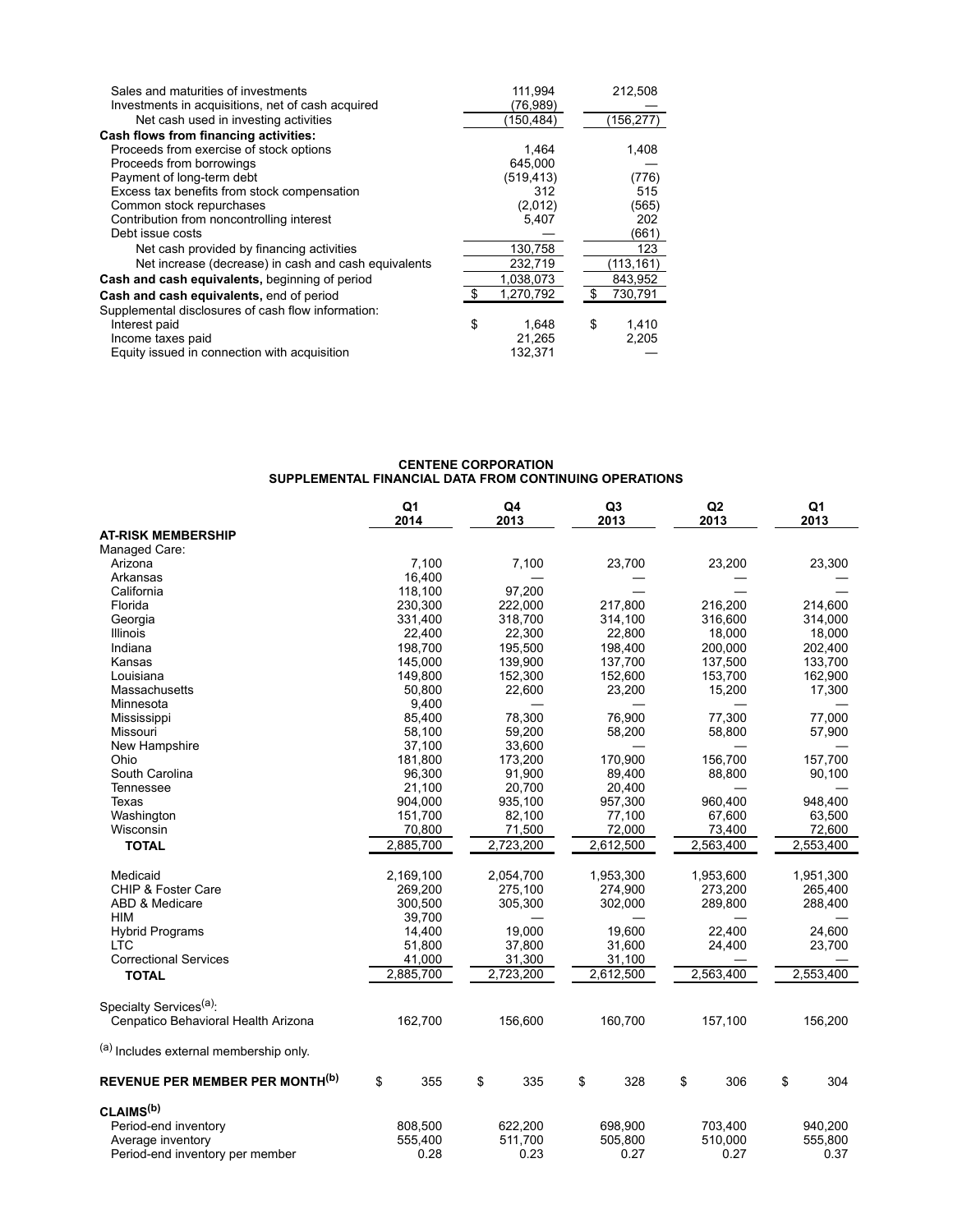(b) Revenue per member and claims information are presented for the Managed Care at-risk members.

| <b>NUMBER OF EMPLOYEES</b>                                                                                                                                                           | 9.500                 | 8.800                 | 8.200                 | 7.900                 | 7,100                 |
|--------------------------------------------------------------------------------------------------------------------------------------------------------------------------------------|-----------------------|-----------------------|-----------------------|-----------------------|-----------------------|
|                                                                                                                                                                                      | Q1<br>2014            | Q4<br>2013            | Q3<br>2013            | Q2<br>2013            | Q1<br>2013            |
| DAYS IN CLAIMS PAYABLE (C)                                                                                                                                                           | 42.6                  | 42.4                  | 40.6                  | 41.5                  | 39.7                  |
| <sup>(c)</sup> Days in Claims Payable is a calculation of Medical Claims Liabilities at the end of the period divided by average claims expense per<br>calendar day for such period. |                       |                       |                       |                       |                       |
| <b>CASH AND INVESTMENTS (in millions)</b>                                                                                                                                            |                       |                       |                       |                       |                       |
| Regulated<br>Unregulated                                                                                                                                                             | \$<br>2,166.4<br>49.3 | \$<br>1.870.6<br>44.7 | \$<br>1,612.9<br>37.6 | \$<br>1.502.9<br>33.8 | \$<br>1.494.0<br>45.5 |
| <b>TOTAL</b>                                                                                                                                                                         | 2,215.7               | 1,915.3<br>\$         | 1,650.5<br>\$         | 1,536.7<br>\$         | 1,539.5<br>\$.        |
| <b>DEBT TO CAPITALIZATION</b>                                                                                                                                                        | 36.5%                 | 35.0%                 | 30.5%                 | 32.9%                 | 35.2%                 |
| <b>DEBT TO CAPITALIZATION EXCLUDING</b>                                                                                                                                              |                       |                       |                       |                       |                       |
| NON-RECOURSE DEBT <sup>(d)</sup>                                                                                                                                                     | 34.4%                 | 32.4%                 | 27.4%                 | 29.8%                 | 31.9%                 |

Debt to Capitalization is calculated as follows: total debt divided by (total debt + total equity).

(d) The non-recourse debt represents the Company's mortgage note payable (\$72.1 million at March 31, 2014).

#### **Operating Ratios:**

|                                              | Three Months Ended March 31, |       |  |
|----------------------------------------------|------------------------------|-------|--|
|                                              | 2014                         | 2013  |  |
| Health Benefits Ratios:                      |                              |       |  |
| Medicaid, CHIP, Foster Care & HIM            | 86.9%                        | 90.8% |  |
| ABD, LTC & Medicare                          | 92.9                         | 90.0  |  |
| <b>Specialty Services</b>                    | 877                          | 83.4  |  |
| Total                                        | 89.3                         | 90.2  |  |
| Total General & Administrative Expense Ratio | 8.8%                         | 8.4%  |  |

#### **MEDICAL CLAIMS LIABILITY (In thousands)**

The changes in medical claims liability are summarized as follows:

| Balance, March 31, 2013<br>Incurred related to: | 950.090    |
|-------------------------------------------------|------------|
| Current period                                  | 9,691,530  |
| Prior period                                    | (108, 982) |
| <b>Total incurred</b>                           | 9,582,548  |
| Paid related to:                                |            |
| Current period                                  | 8,410,937  |
| Prior period                                    | 823,188    |
| Total paid                                      | 9,234,125  |
| Balance, March 31, 2014                         | 1.298.513  |

Centene's claims reserving process utilizes a consistent actuarial methodology to estimate Centene's ultimate liability. Any reduction in the "Incurred related to: Prior period" amount may be offset as Centene actuarially determines "Incurred related to: Current period." As such, only in the absence of a consistent reserving methodology would favorable development of prior period claims liability estimates reduce medical costs. Centene believes it has consistently applied its claims reserving methodology in each of the periods presented.